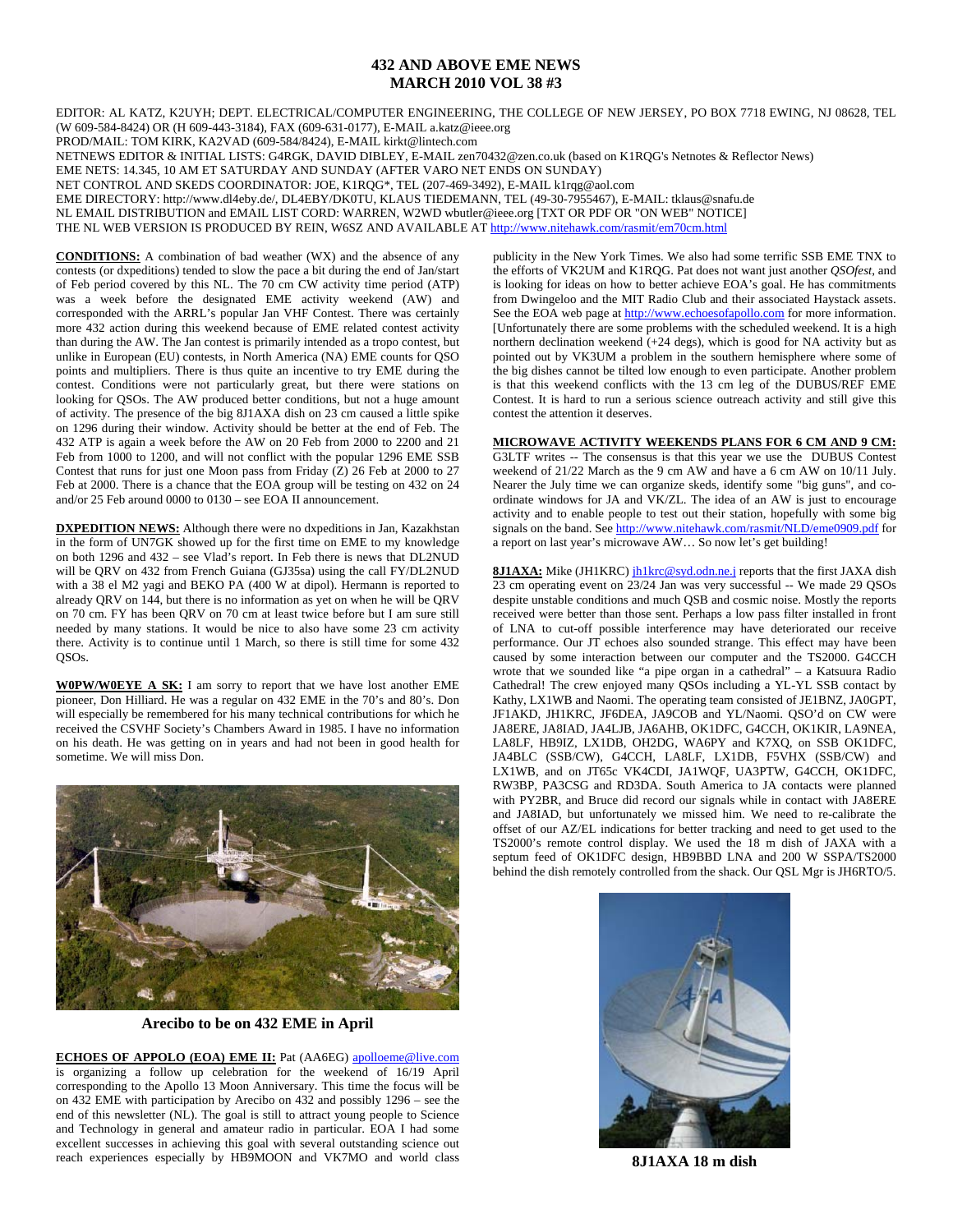F5SE: Franck kozton@free.fr reports on his dish progress -- Things are going at slow speed due to cold weather. Despite of this, I still hope to be QRV for the SSB contest weekend in late Feb. Yesterday, we "suffered" our fourth "snow attack", and I had to drive back home in a hurry in order not to be stuck on the hill-top... Otherwise, I would have been able to run my first echo tests with only 25 W for a beginning. Today and the next few days, weather services predict some more snow falls all over the country, as well as frost temperatures until next Sunday. Last night, we had -9°C in our garden, and -12°C at the Reims weather station. Next week, WX should warm up back and Moon will be in a better position, so... patience is the rule.



**F5SE – Franck is making progress on his big dish** 

**FR5DN:** Phil fr5dnpm@wanadoo.fr had a disaster and is now QRT on EME for an unknown period. His 70 cm array was destroyed when the winch cable broke while lowering his array. The array went down the tower. The yagis were broken, H-frame bent, coax and rotators cables cut including flexible low loss coax between the divider and relay. It is a very bad situation. Phil is sorry for missing the skeds he had planned to run.

G3LTF: Peter g3ltf@btinternet.com reports no EME activity in Jan -- I am afraid that in early Jan the WX was awful, we needed snow chains on the car to get in and out for 10 days. We then took a break and were basking in the Sun in FJ for 10 days (vy nice!!). When we got back the WX was awful again. The 6 cm system rebuild is making good progress and the new arrangement with a 20 W SSPA will enable a fairly rapid feed change over. Unfortunately I shan't be QRV again until March due to bad planning of holidays. I will QRV again for the DUBUS contests and will be looking for many QSOs.

**IK5QLO:** Andrea andrea@isaacasimov.it sends news on his 23 cm EME on 24/31 Jan -- I was QRV for several hours around the Jan perigee and found nice conditions. Since my last report I added a crystal oven to my FT-847, which was the main cause of my frequency drift while TXing. It appears to have cured most of the problem. I still have some drift due to my transverter, which is mounted at my dish. I will work on this fix next. The highlight of my activity was a CW QSO with OE5JFL. Hannes was remotely operating his beacon station (5 m dish and 100 W). He initially copied me while I was calling (without success) 8J1AXA. I was also very pleased to able to see my weak echoes (2.4 m dish and 150 W CW) on my waterfall display. I also worked on 24 Jan HB9IZ and LA8LF for an initial (#) on CW, and JA6AHB (#), PA3CSG (#), PA3DZL (#), RD3DA and VE7BBG (#) on JT65C, on 28 Jan RW3BP on JT65C, on 29 Jan G4CCH (#) on CW, 30 Jan OE5JFL (#) on CW and heard K8EB and 8J1AXA, and on 31 Jan UE3FWC (special call of RD3DA), K7XQ (#), VK2JDS (#) and DF3RU (#) all on JT65C.

**K1RQG:** Joe k1rqg@aol.com was finally able to QRV on 432 during the Jan AW, but had problems –- I was able to snow-shoe out to the dish and release the tie downs. I got the dish moving around 1930 on 24 Jan, but no receive and it took forever to track the Moon. Around 2100 I heard DL7APV calling CQ, but weak. I obviously had receive problems. I also had transmit frequency control problems (mostly operator problems). I finally found that the power was turned off to the preamp. Latter I had nice CW 70 cm EME contact with W7MEM.

K3MF: Wayde **k3mf@aol.com** found excellent conditions on 432 during the second half of Jan –- My echoes were S4 or higher most of the nights. During the ARRL VHF January contest I worked DF3RU, OK2POI, W7XQ, W7AMI, F6APE, DL7APV and W7MEM. All were random QSOs on JT65b using a SoftRock IF and LINRAD hooked up to my TS-2000x. I was able to see 20 kHz at a time to find the signals. I worked on 26 Jan DL5FN and VE6ZT for an initial on JT65b, and on 30 Jan EA3XU (22DB) on JT65b, WE2Y (549/559) on CW, NC1I (8DB) on JT65b and W7AMI (10DB) on JT65b. A feedline problem occurred on 29 Jan. I ran LMR 600 as a temporary fix until the weather gets warmer to allow digging up my buried 7/8" line. It will probably have to be replaced. I have received the final QSL card to confirm WAC on 432. The station is 8 x 25 el FO yagis and 1.2 kW.

**K6JEY:** Doug doughnhelen@moonlink.net has upgraded his 432 array changing both the phasing lines and feedlines -- Many thanks to Rein W6SZ for helping. The first signal heard was DL9APV (12DB) and the second DF3RU (19DB) on JT65B. I didn't hear any signals on CW, but the JT were good. I'm running 800 W to 4 x 25 el K1FO yagis and am open for skeds.

**K8EB:** Erv mrdxcc@sbcglobal.net was QRV during the Jan AW and post AW on 1296. He QSO'd on 24 Jan with low power G4CCH, K5PJR and LX1DB on CW, and LU1CGB, PA3CSG and RW3BP on JT65c. During the 30/31 Jan weekend he listened in on 8J1AXA and PY2BS trying to Complete, and added contacts with about 10 on CW and 5 on JT. He was also back on high power. He finished repairs of his PA. It is back in rack and working well.

**LX1DB:** Willie wbauer@pt.lu was on 23 cm during the Jan AW. He QSO'd on 23 Jan 8J1AXA (599/59) on CW to SSB, UT2EG (559/59) also CW to SSB and UA3PTW (55/57) on SSB,, then his daughter Kathy, LX1WB, made what maybe the first possible YL to YL QSO on the Moon with a YL at 8J1AXA. He also heard HB9IZ. Conditions seemed very good. The next day he worked K8EB on CW and W4OP (57/57) on SSB. Willie measured 0.8 dB of Moon noise. He did not make it on for 30/31 Jan activity due to bad weather. He had lots of snow and could not get on Moon.

**N4GJV:** Ron's qstdemb@yahoo.com Jan EME activity report -- The precipitation here fell in the form of (much) rain, but fell as freezing rain not far away in the foothills and mountains to the NW of my QTH. Many trees were unfortunately damaged. I was late for the 70 cm ATP due to an overlap with the 2M EME activity period. I found conditions to be down somewhat from most recent months, but the main problem seemed to be a polarity issue. I called K0RZ without success, but called him again 1.5 hours later when we easily exchanged RST reports and grid square info. DL7APV was also easily worked with an RST exchange. However, I heard and called LZ1DX and DF3RU without success. I also called G4RGK, who may have replied to me, but I experienced QRM and could not copy him after my reply.

The crowning blow came when I called K1RQG several times without reply, even though I could hear my own echoes very FB at the time! Joe normally has "golden ears", so I nearly decided to find another hobby! I later learned that he had forgotten to turn on the DC power to his LNA! Others heard included OZ6OL and DG1KJG. I will be looking forward to hopefully better condx in Feb!

**NC1I:** Frank **eme@nc1i.com** reports that W1QA operated his station on 432 JT65b on 30 Jan and QSO'd on random at 0427 K3MF (6DB later heard at 2DB), 0547 W7AMI (6DB), 0657 K7XQ (11DB later heard 7DB) and 0701 G4ZFJ (24DB) - right on his horizon and copied K6JEY. The array was horizontal for both TX and RX as there wasn't really enough time to adjust the polarity during the short WSJT sequences.

**OK1DFC:** Zdenek ok1dfc@seznam.cz was QRV on 1296 on 23 Jan -- It was nice to work today 8J1AXA via Moon. I reached thanks to them initial #267 on CW and {#84} on JT on 1296. Signal was pretty good, (5DB) on JT, (599) on CW and (55) on SSB. At Moonset I also worked LA8LF (579) and LA9NEA (579). Both produced great signals on CW. Unfortunately the following two weeks I was traveling in TA and UA3 and could not be QRV on the Moon. I'm looking forward to SSB EME contest 1296 if WX permit me to operate my dish.

**ON4BCB:** Walter crauwels.walter@telenet.be reports no activity off the moon in late Jan due to snow and ice – The WX did not permit me to control the dish. I did attend the Heelweg Microwave Meeting and it was a pleasure to meet EMEers G4DDK, G4HUP, DL1YMK, DF6NA, the PI9CAM crew and many others there.

**SM2CEW:** Peter  $\frac{\text{sm2cew@telia.com}}{\text{cm2cew@telia.com}}$  was occupied with the 160 m contest operation in Jan but make a few QSOs -- I had plans to come on 432/1296 EME on 31 Jan but then it started snowing and the wind picked up. Last weekend on 24 Jan I had a 432 CW sked with OK1TEH (single yagi) and heard him quite OK, but we did not complete. Conditions were not good at the time. Just before the sked I worked DG1KJG and noted that signals were down. The last two times I have been QRV, I have noticed that my return echoes have been louder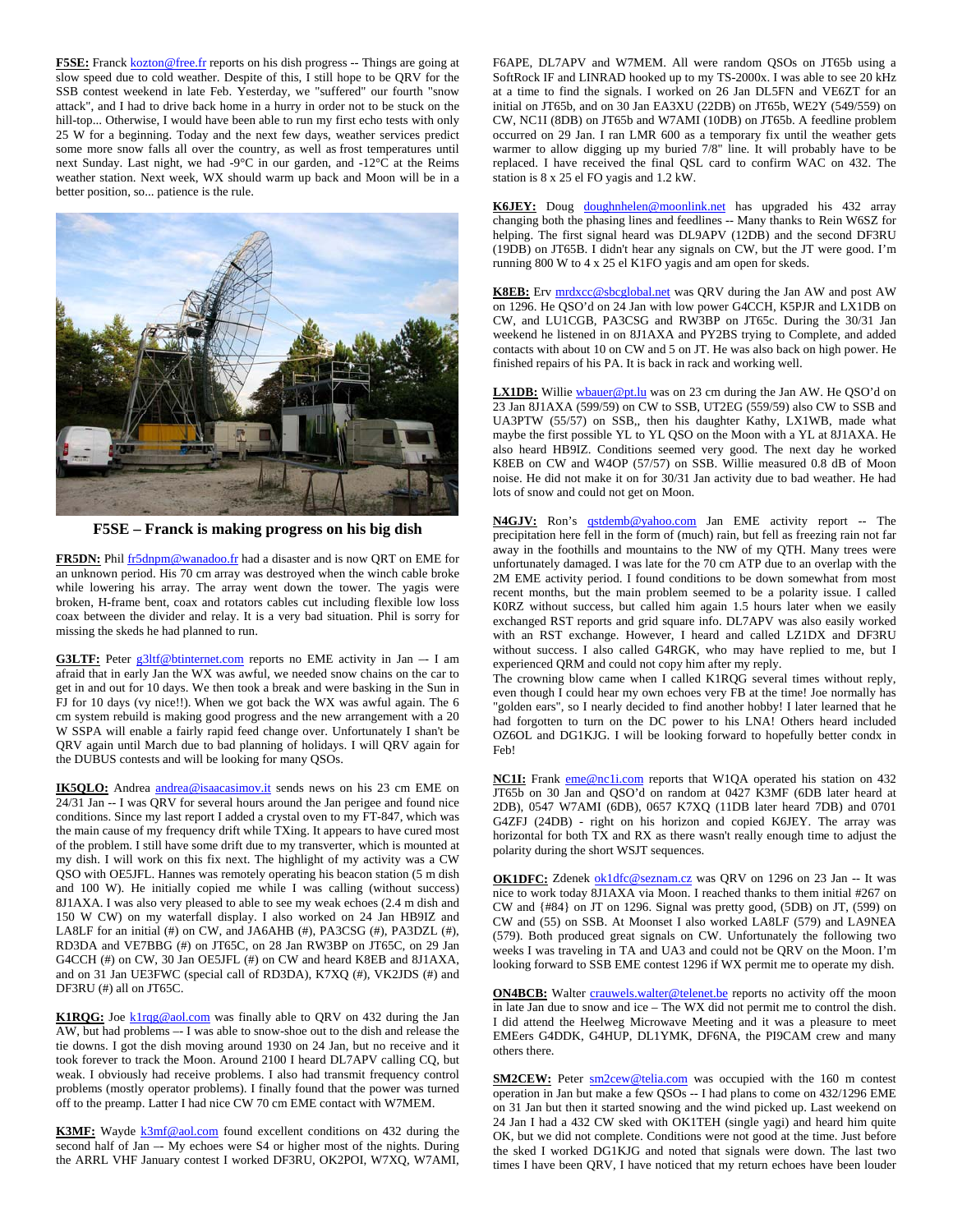on the vertical elements (dual dipoles). I am not sure why, but the dish feed is covered in ice and snow so maybe the pattern of the horizontal dual dipoles is a bit distorted because of this. I plan to do some checking. On another note, I am disturbed by the distorted way that EME is now presented in the new ARRL Handbook. For example, the very useful tables 6 and 7 presenting the TMO report system have been omitted this time, probably because this information is considered by K1JT as obsolete in the digital world. However, in real EME we know that good understanding of the TMO report system is mandatory to complete a QSO when signal levels are low. And we also know that the TMO report system is different on 144 and 432 &up. The tables were excellent in displaying the TMO report system and the differences between high and low bands. Apparently there was no space left in the text for this vital information. There was enough space to present links to loggers and chatboards for live communication via the Internet in detail.

**SM4IVE:** Lars sm4ive@telia.com had a major set back during the Jan Aw and was not able to be QRV. The gearbox in his dish was damaged when he tried to move the dish when it was frozen. Lars is QRT until he makes repairs. A new gearbox is available.

**SV1BTR:** Jimmy's jimmyv@hol.gr QRL situation has changed! He will not have to relocate and can stay with his current post based in Greece. He will still be traveling a lot, but will be able to on EME when back in SV. He is still waiting for a motor for his dish, but hopes to make it on for the 23 cm EME SSB contest.

**UN7GK:** Vladimir UN7GK@mail.ru is now QRV on 23 and 70 cm EME from Kazakhstan, MN83lj using JT. On 1296 he is running 4 x 55 el H loop yagis, 400 W PA and 0.2 dB NF LNA. He has already QSO'd on 23 cm RW3BP, ES6RQ, RD3DA, UA3PTW, G4CCH, PA3FXB, OK1DFC, ES4PC, OK1KIR, JA6AHB, ES5PC, PA3CSG, LA9NEA, PA3DZL, VK2JDS, K2UYH, K8EB, UE3FWC, UT2EG, DJ9YW and DF3RU. He is not as well equipped for 70 cm, but has worked using JT65B DL7APV, DF3RU and UA3PTW.



**UN7GK's shack** 

**UA3PTW:** Dmitrij ua3ptw@inbox.ru was active on 432 and 1296 during the past month. He added on 432 using JT65B EA8/G4RGK, VK7JG, VE6ZT, W4RBO, SW6IED, UT5UAS, UN7GK, OK1YK and VK3AXH, and on 1296 on SSB LX1DB (57/55), on CW F5VHX, UT2EG, OZ4MM and CT1DMK and on JT65C ES6RQ, UN7GK, HB9IZ, 8J1AXA and PA3CSG. All QSOs are believed initials except LX1DB.

**UA4AQL:** Al ua4aql@krts.pp.ru reports fantastic 70 cm conditions on 29 Jan -- I worked using JT65B DF3RU, YL2OK and RU4HU (28DB) was using onlya single 23 el RA3AQ yagi and 150 W. I am using 2 x 26 el RA3LE yagis and 700 W.

**VE3KRP:** Eddie eddie@tbaytel.net had real bad weather during the Jan AW, but did get on the Moon. On 23 cm he copied SV3AAF and LA8LF, but made no QSOs. He found conditions much better on the post AW on 30/31 Jan. Echoes were very good and he worked NA4N for initial #60. He also heard VE4SA work N4PZ and K8EB.

VE4SA: Shawn ve4sa@rac.ca was on 23 cm on 30/31 Jan -- Friday night (local) was quiet, but on  $31<sup>st</sup>$ , I made 2 initials with K8EB and N4PZ. Nothing else was heard.

**WA8RJF:** Tony TEmanuele@kentdisplays.com was QRV on 1296 during the 23/24 Jan AW. On Friday (local) – I copied 8J1AXA and PY2BS, but made no QSOs. Later in Eur window T worked G4CCH and only heard one other station - might have been K5GW echo testing or thunder (loud)! Howard had his usual nice signal also. On Saturday, I worked W4OP and K8EB. W4OP's signal

seemed louder than in past – has he done something? The only other station heard was LA8LF calling CQ, but I could not get his attention. He had a loud signal, S7 or S8 on my meter. The band was quiet with strange, deep fades. It was also raining like crazy. My solid panel dish acting like a bird bath - maybe the fades were on this end! I could see my reflected power change! Later I added K5GW, but was not able to QRV on 30/31 due to bad WX. I am now working on 3400 dish feed.

**K2UYH:** I a.katz@ieee.org missed the ATP and EME activity on the 23/24 Jan weekend because of business travel, but had some good luck the night I returned from India (no sleep - hi). I finally QSO'd on 26 Jan on 432 at 0550 BX1AD (28DB/O) JT65B for mixed initial #782\* and DXCC 95\* after over a year of trying. I also caught on 30 Jan on 1296 at 0020 UN7GK (18DB/15DB) JT65C for mixed initial #363\* and DXCC 72\*. I tried to get him to go to CW, but Vlad said he was not set up for CW. Signals were certainly strong enough for CW. I also added an initial on 1296 on 1 Feb at 1058 VK4CDI (16DB/8DB) JT65c #364\* and at 1110 VK4CDI (O/O) on CW for #304. All QSOs were made by sked. It is not always easy to get stations to take skeds. Many seem to feel you must be on a reflector to make an EME QSO.



**A little snow (18") at K2UYH** 

**NETNEWS BY G4RGK: F2QY**, operator Yan, located on the Mediterranean coast, is presently building a 6 m dish and intends to be active on 23 cm EME. **WD5AGO** has 9 cm feed working well and anxious to try in DUBUS contest. Also working on cooled LNAs. **K2DH** was away during the Jan AW. Dave is anxious to put a 13 cm feed in his dish and get this band working on EME, but plans to be on 1296 for the SSB contest. **G4ALH** will be back on Moon soon. He needs to work on the mechanics and just needs a little time to get the job done. **WB7QBS** copied on 432 during the AW DL7APV working a lot of stations, but no contacts. **K5GW** has trued his dish and is now getting 15 db of Sun noise on 10 GHz. **W7MEM** is QRV on 432 EME. **DL1YMK** is working on a 1 kW SSPA for 23 cm. It will monitor SWR, overdrive input, temperature and imbalance of output hybrid. He is also preparing for his May dxpedition that will run from the 13th to 23rd. **WE2Y** was active during the Jan AW on 70 cm and worked W8TXT and K3MF. Also heard was K1RQG. **DK3WG** added on 432 VK7JG (for field 53 and grid square 443) and DL7FF using JT65B. **4L1FP** will coming on 70 and 23 cm EME. **SM7WSJ** is working on 4 m dish for 23 cm. **W7MEM** plans to put dish up for 1296. **CT1DMK** is working on good 13 cm. good preamp. **W8TXT** had lots of snow, but should be QRV for the Feb 70 cm ATP. **VE6TA** will put his 23 cm feed back in for the SSB contest.

**FOR SALE: WW2R** has 902 EME gear for sale. 2 x Motorola PA with input and output combiners ~600 W, dual dipole feed (for 0.4 f/d dish) with 7/16 female din connector. More info is on www.g4fre.com/emebits.htm. **N4PZ** has for sale a new set of ribs and screen for a 16' (5 m) Orion dish – no hub for  $$250$ plus shipping in the USA or Canada. If interested call Steve at 1-815-734-4255. **W2DRZ and K2TXB** have updated their Moon Tracking System to include a South Stop – see their web page at http://www.w2drz.ramcoinc.com/. **W7MEM** is looking for 23 cm fed for a TVRO dish. **GM4XBF** has a 13 cm SSB Electronics Transceiver (made from kits) 0.5 W output for sale. He is open to offers. E-mail Mike at mike@kelpie.demon.co.uk or tel at +01875 819158.

**EME2010 NEWS:** It is with great pleasure that W5LUA, VE4MA, WA8RJF and the North Texas Microwave Society officially announce the 14th International EME Conference. We cordially invite you and your family to